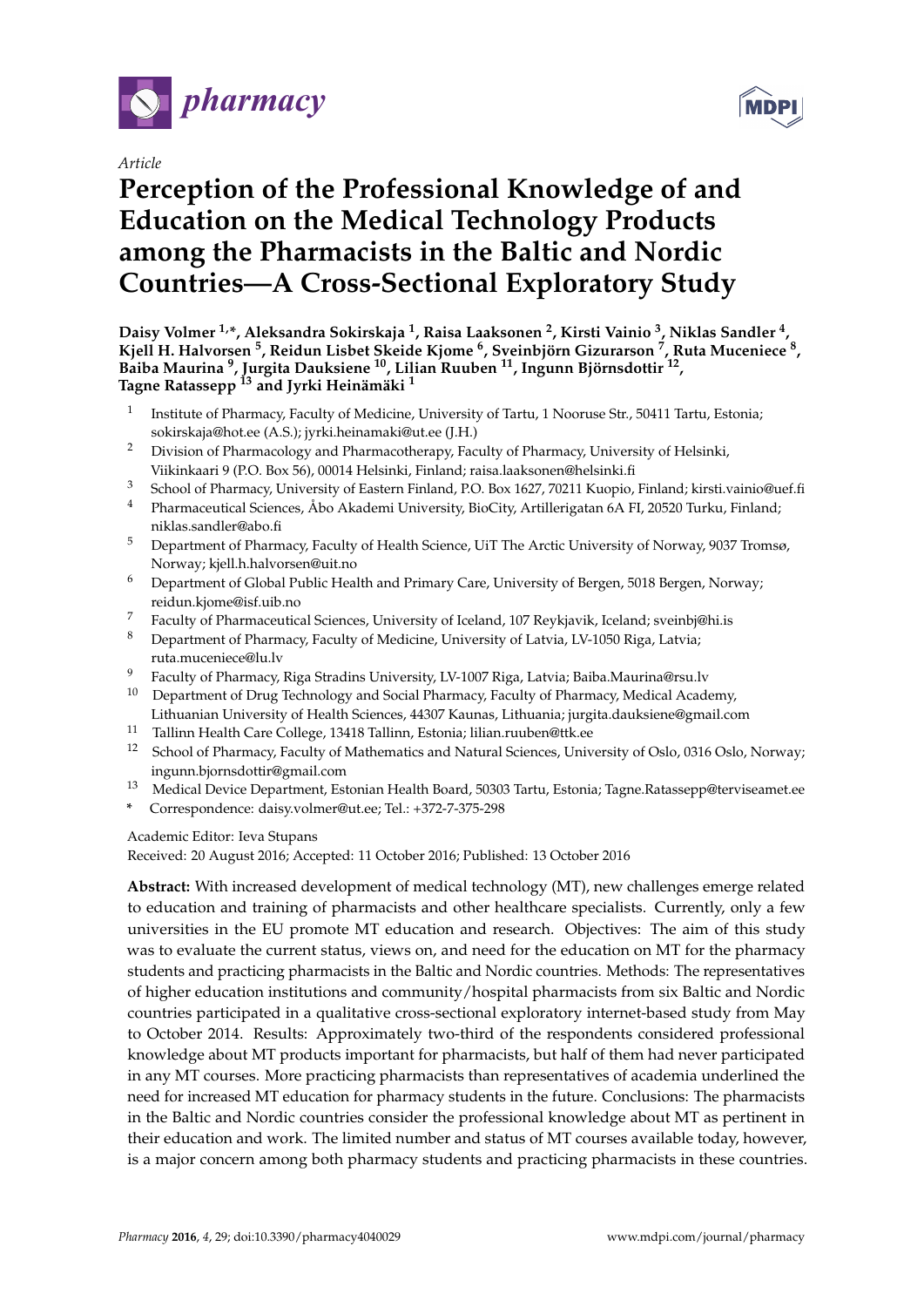In the future, increasing education combining theory and practice about MT products would be one possible solution to overcome this challenge.

**Keywords:** medical technology; education; pharmacy students; practicing pharmacists; professional competency

### **1. Introduction**

Medical technology (MT) encompasses a wide range of health care products and is used to diagnose, monitor or treat diseases or conditions affecting humans. MT covers medical devices (MDs), drug delivery products (DDPs, medicinal products integrated with device), procedures and organizational systems used in health care [\[1\]](#page-7-0).

While there are many potential therapeutic benefits in using MT, this relies on the correct use of the equipment, and misuse may compromise patient safety. A UK patient safety audit found that nearly 10% of safety incidents reported from intensive care and high dependency units involved MDs [\[2\]](#page-7-1).

In the Baltic and Nordic countries, community and hospital pharmacies are an important source for counselling and dispensing of MDs and DDPs. Some alternative channels for purchasing personal MDs include e.g., supermarkets, opticians and regular shops for patches and patient care products, and special shops for blood pressure monitors and other MT products. Increasingly, people prefer to buy MDs from pharmacies as they are considered to be preparations closely related to pharmaceutical products [\[3,](#page-7-2)[4\]](#page-7-3). Today, community pharmacies are also a legal distribution source of MT products. With the implementation of Directive 2011/24/EU on the application of patients' rights in cross-border health care, community pharmacies are responsible for providing counselling and assuring the safe and appropriate use of MT products in the same way as for medicinal products [\[5\]](#page-7-4). Previous studies suggest that the proper use of MDs and DDPs can influence medication adherence and illness control [\[6\]](#page-7-5). Pharmacists are ideally positioned to educate patients, who use medications associated with MDs and DDPs [\[7–](#page-7-6)[11\]](#page-7-7).

With the rapid development of MT, new challenges occur related to education and training of pharmacists and other healthcare specialists. At present, only few universities promote MT in the EU through offering postgraduate education and research projects [\[12,](#page-7-8)[13\]](#page-7-9). For example, in the UK, the Sheffield Hallam University in collaboration with the NSF Health Sciences Medical Devices offers international quality and regulatory training courses, as well as professional qualifications on MD [\[14\]](#page-7-10). In the USA, the significance and need for this kind of education have been better recognized [\[15,](#page-7-11)[16\]](#page-7-12). The lack of high-level education and training in MT is a major concern since in the future the number of different medical, biomedical and pharmaceutical services will steadily increase in health care. Pharmacists will have an important role in delivering and counselling on MT products for patients.

The aim of this cross-sectional exploratory study was to evaluate the current status, views on, and need for, education provided on MT to pharmacy students and practicing pharmacists in the Baltic and Nordic countries.

## **2. Materials and Methods**

## *2.1. Study Design and Sampling*

Qualitative electronic survey using a web platform *eFormular* was employed as a research tool for data collection in this cross-sectional study. In the Baltic and Nordic countries, all parties involved with MT education and practice in pharmacy were asked to participate.

The invitation to participate was forwarded to all higher education institutions (HEI) providing the under- and postgraduate training of pharmacists (MSc Pharm) and assistant pharmacists (BSc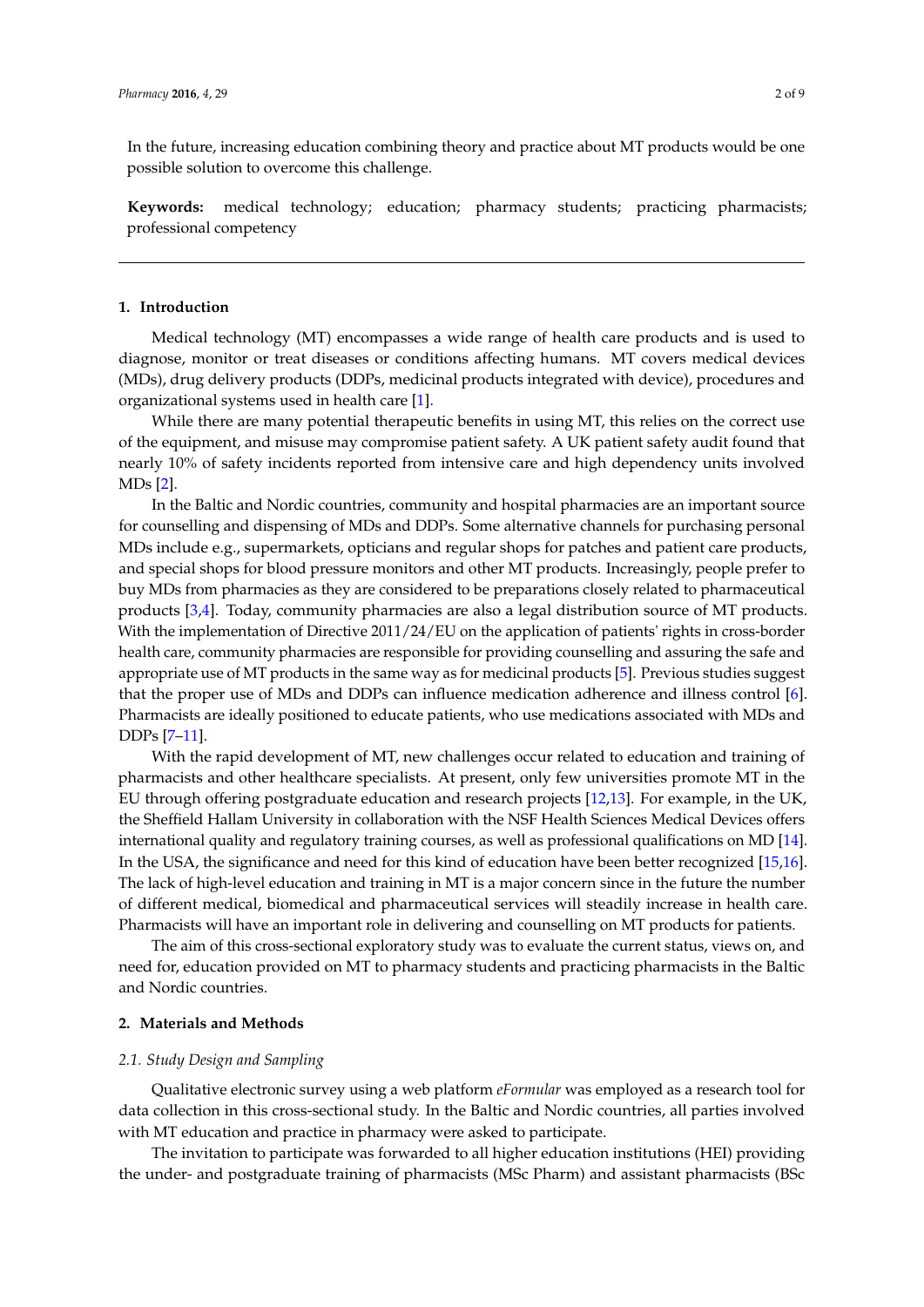Pharm) as well to the professional organizations of community and hospital pharmacists (representing practicing pharmacists). All three Baltic countries—Estonia, Latvia and Lithuania—participated in the survey. Finland, Iceland and Norway participated from the Nordic countries, while Denmark and Sweden declined the invitation (Table [1\)](#page-2-0). In all countries the data collection was conducted according to the general ethical principles of biomedical research. Separate approval from ethics committee was not required for this type of study (confirmed by the Research Ethics Committee of the University of Tartu).

| <b>Country/Total Number</b><br>of Respondents | HEI/Professional Organization and Respective Number of Responses                                                                                                                                                                                                                                                                                                   |  |  |  |  |  |
|-----------------------------------------------|--------------------------------------------------------------------------------------------------------------------------------------------------------------------------------------------------------------------------------------------------------------------------------------------------------------------------------------------------------------------|--|--|--|--|--|
| Estonia ( $n = 12$ )                          | University of Tartu $(n = 3)$ ;<br>Tallinn Health Care College $(n = 2)$ ;<br>Estonian Society of Hospital Pharmacists ( $n = 1$ );<br>Estonian Pharmacists' Association $(n = 1)$ ;<br>Estonian Pharmacies Association ( $n = 1$ );<br>Estonian Pharmacy Society ( $n = 1$ );<br>Pharmacy Chain Euroapteek $(n = 1)$ ;<br>Community Pharmacy Managers ( $n = 2$ ) |  |  |  |  |  |
| Finland $(n = 6)$                             | University of Helsinki $(n = 2)$ ;<br>University of Eastern Finland ( $n = 2$ );<br>Åbo Akademi University ( $n = 1$ );<br>Association of Finnish Pharmacies ( $n = 1$ )                                                                                                                                                                                           |  |  |  |  |  |
| Iceland $(n = 4)$                             | University of Iceland $(n = 2)$ ;<br>The National University Hospital of Iceland ( $n = 1$ );<br>Community Pharmacy Manager $(n = 1)$                                                                                                                                                                                                                              |  |  |  |  |  |
| Latvia $(n = 9)$                              | University of Latvia $(n = 2)$ ;<br>Stradins University ( $n = 5$ );<br>Latvian Pharmacists' Association ( $n = 2$ )                                                                                                                                                                                                                                               |  |  |  |  |  |
| Lithuania $(n = 4)$                           | Lithuanian University of Health Sciences ( $n = 2$ );<br>Lithuanian Pharmaceutical Society, Hospital Pharmacy Section ( $n = 1$ );<br>Lithuanian Union of Pharmacists $(n = 1)$                                                                                                                                                                                    |  |  |  |  |  |
| Norway ( $n = 15$ )                           | University of Oslo $(n = 1)$ ;<br>University of Bergen $(n = 2)$ ;<br>UiT The Arctic University of Norway ( $n = 5$ );<br>The Nord-Trøndelag University College ( $n = 5$ );<br>The Norwegian Association of Pharmacists $(n = 1)$ ;<br>Norwegian Pharmaceutical Students' Association ( $n = 1$ )                                                                 |  |  |  |  |  |

<span id="page-2-0"></span>**Table 1.** The higher education institutions (HEIs) and professional organizations involved in the survey.

#### *2.2. Survey Instrument*

The initial ideas regarding the necessity of professional knowledge of MDs and DDPs for pharmacists were obtained from an earlier national study in Estonia [\[3](#page-7-2)[,4\]](#page-7-3). The initial survey instrument was developed by the panel of researchers at schools of pharmacy in the participating countries. The specialists in MT (Estonian Health Board) and health statistics as well as the representatives of community pharmacies  $(n = 5)$  were consulted to ensure the content and face validity of the survey instruments. In the later stage, it was decided to design two separate survey instruments. The first one was intended for the representatives of academia (teaching staff and students) and the second one for the professional organizations with some changes in wording. The content of these two survey instruments, however, was identical. The survey instruments consisted of total 9 multiple choice and 4 non-multiple choice questions on the following topics:

- the importance of professional knowledge about MDs for pharmacists;
- the courses available focusing on MDs and DDPs at universities and for practicing pharmacists;
- the background of specialists providing training about MDs and DDPs at universities and for practicing pharmacists;
- the future education need about MDs and DDPs for pharmacy students and pharmacists.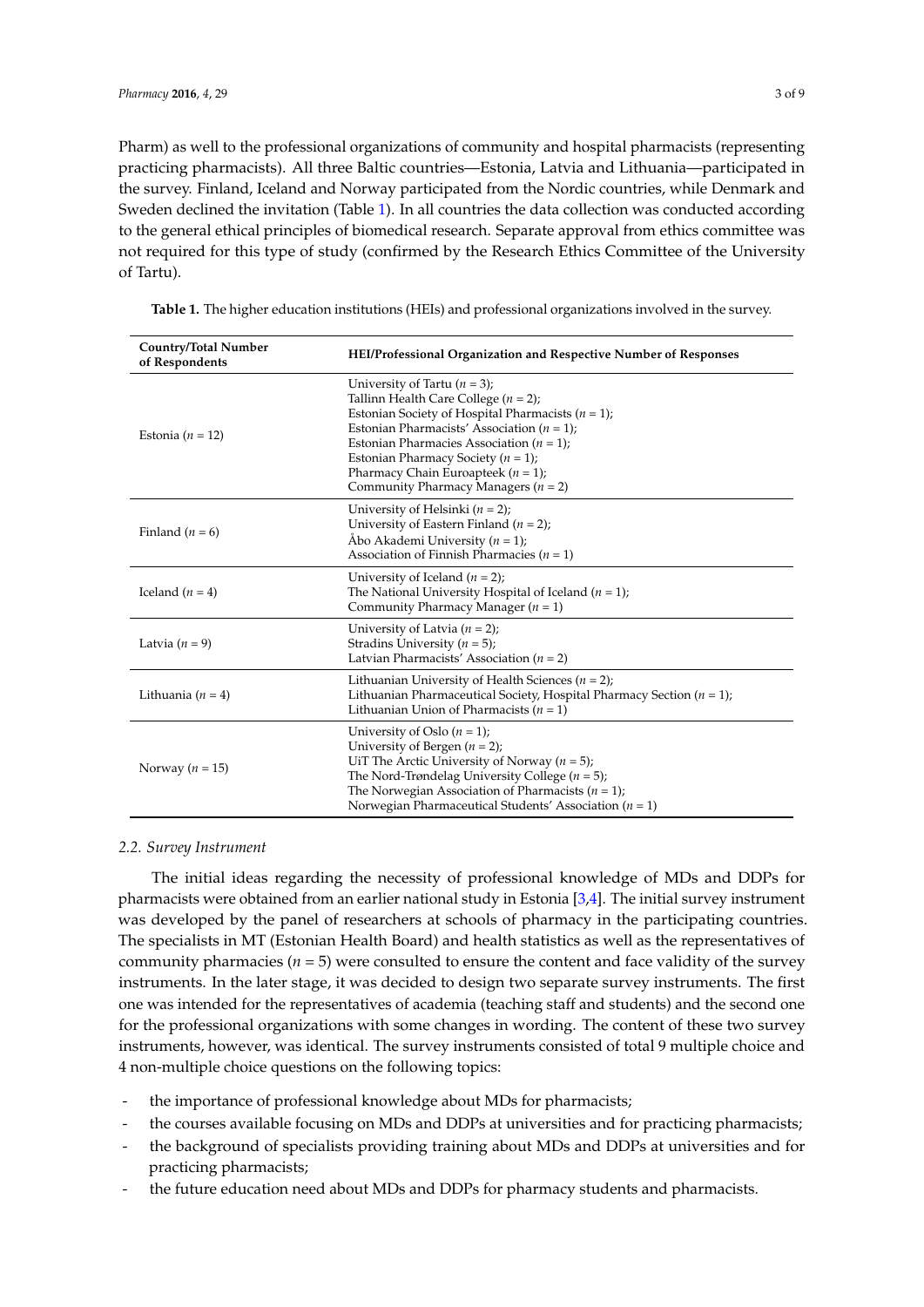The survey instruments are provided as "supplementary materials".

#### *2.3. Data Collection*

The survey instrument was asked to be completed by academic staff members working with the development and implementation of pharmacy curriculum as well as by BSc Pharm/MSc Pharm students at the HEIs. One jointly completed survey instrument from the academic staff members of each higher education institution was expected to be received. One to two completed joint survey instruments were asked from the pharmacy students (one from those universities providing only MSc degree education and two from those giving both BSc and MSc degree education in pharmacy). Professional organizations received the survey instrument via the university contacts with a request to complete only one joint survey instrument by representatives of community and hospital pharmacies, respectively. As shown in Table [1,](#page-2-0) several completed survey instruments were received from some participating countries.

## *2.4. Data Analysis*

The data were collected onto *eFormular*, coded and analyzed by using MS Excel version 14.0. For the open questions, principles of qualitative content analyses were used [\[17\]](#page-7-13). The results have been grouped in representatives of academia (teaching staff and pharmacy students), and in representatives of professional associations (community pharmacy and hospital pharmacy) and practicing pharmacists. Grouping by countries was not used due to uneven representation of the countries in the survey.

# **3. Results**

Practical use of DDPs

A total of 50 responses were obtained and analyzed in the survey. All HEIs providing pharmacy education in the participating countries were represented in the study. Of the professional organizations or practicing specialists we received at least one joint reply from the community and hospital pharmacy, except hospital pharmacists from Finland (Table [1\)](#page-2-0). Total 34 respondents were from the academia (14 teaching staff members and 20 BSc and MSc pharmacy students), and 16 respondents were from the professional organizations and practicing specialists (11 from the community pharmacy and 5 from the hospital pharmacy).

According to the respondents, there is a lack of available MT product courses across the Baltic and Nordic countries. The minor variation in responses between the survey participating countries could be explained by the differences in the education and practice systems in these countries. About two-third of the respondents strongly agreed with the claim that professional knowledge about MT products is important for pharmacists and increases the quality of community pharmacy services. About two-third of the respondents strongly agreed with the claim that professional knowledge about MT products is important for pharmacists and increases the quality of community pharmacy services.

#### *3.1. Perceptions of the Current Status of the Courses Available about MT Products*

The availability of lectures and courses on MT products for pharmacy students and practicing pharmacists, according to the representatives of academia, practicing pharmacists and professional associations, in the Nordic and Baltic countries is presented in Table [2.](#page-3-0)

**Students**  $(n = 20)$ **Teaching Staff**  $(n = 14)$ **Community Pharmacists (** $n = 11$ **) Hospital Pharmacists (** $n = 5$ **)** YES NO YES NO YES NO YES NO

General principles of MT products  $\begin{array}{cccccc} 17 & 3 & 10 & 4 & 3 & 8 & 1 & 4 \\ 21 & 10 & 10 & 10 & 4 & 4 & 7 & 1 & 4 \end{array}$ Practical use of MDs 10 10 10 10 4 4 7 1 4<br>Practical use of DDPs 9 11 10 4 4 7 1 4

<span id="page-3-0"></span>**Table 2.** The availability of specific training about MT products for pharmacy students and practicing pharmacists in the Nordic and Baltic countries as reported by survey respondents (*n* = 50).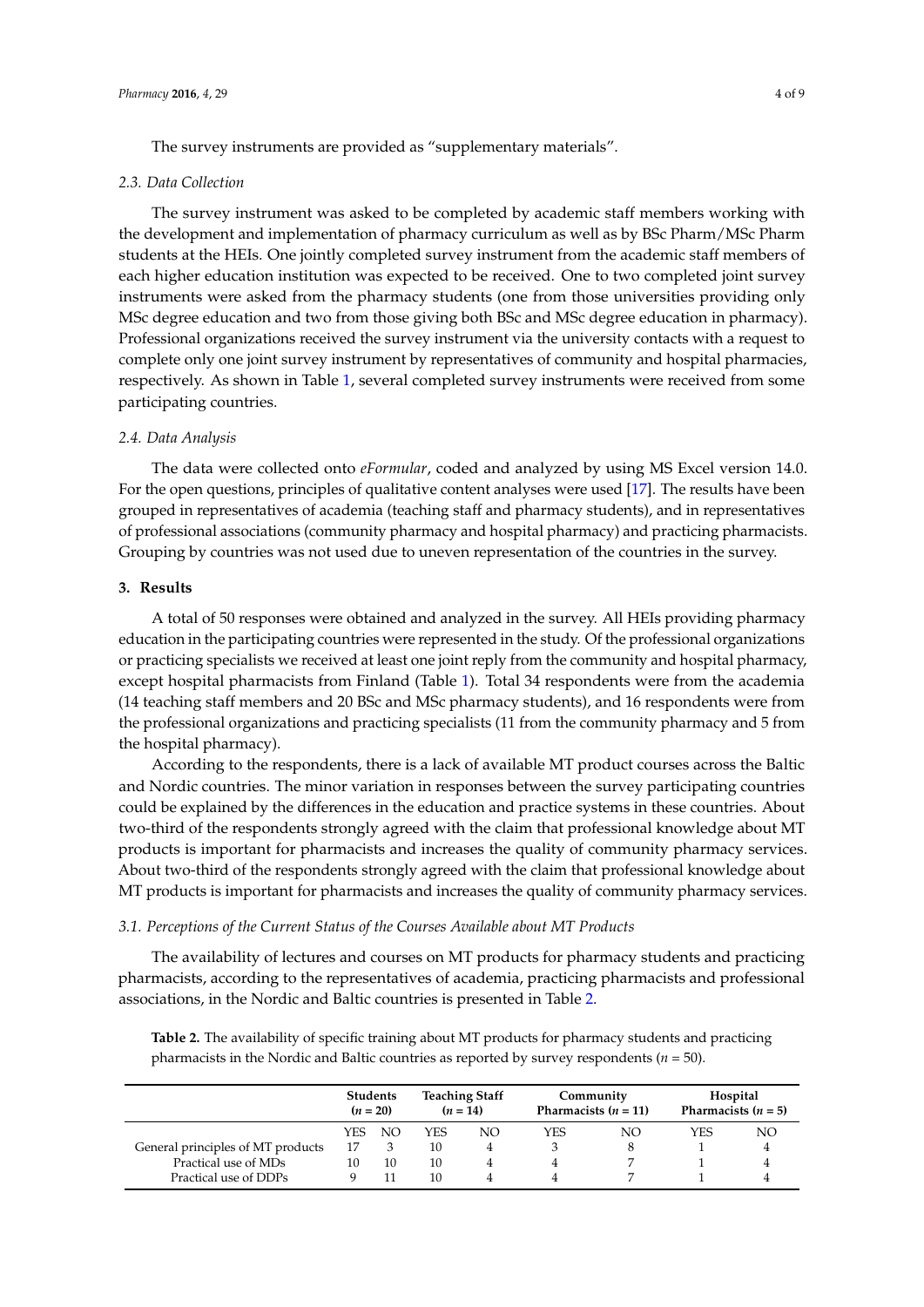About one fifth of the representatives of professional organizations reported that continuing education courses, focusing on different aspects of MT products, are available for practicing pharmacists. Based on the responses of the academia group, teachers seemed more likely than students to agree that theoretical and practical MT courses are available and more students agree on availability of theoretical than practical courses about MT products. A short description of compulsory courses related to MT products in the study countries is presented in the additional information included to the article.

The representatives of practicing pharmacists including professional organizations described their views on the existing courses for practicing pharmacists on MT products. The *Finnish* respondents reported that there are no general courses available on MDs to date, but for example, in some asthma-related courses, training about the correct use of inhalation devices is given. Furthermore, some information about measuring blood pressure is presented in the courses on hypertension. The *Estonian* respondents described some specialized courses: practical instructions about the use of DDPs (i.e., insulin pens) and diagnostic medical devices (i.e., blood pressure monitors, glucometers).

The *Lithuanian* respondents described courses on general principles of MT products and the *Latvian* respondents courses on the use of glucometers. In both countries, there are also courses on asthma (including the correct use of inhalators) and on hypertension (including the correct measurement of blood pressure).

The *Icelandic* respondents reported that occasionally some medical device companies provide training events for practicing pharmacists. The respondents from *Norway* informed that no courses were available for practicing pharmacists, but at the universities they have a group of students, who invite industry or other pharmacy-related specialists or health care professionals to give lectures once or twice per term on a specific topic (i.e., an elective lecture entitled "Asthma inhalers, difficulties and solutions", free of charge for pharmacists).

#### *3.2. Perceived Professional Competency of Specialists Providing the Training about MT Products*

About half of the practicing pharmacists in community pharmacies and one fifth of the practicing pharmacists in hospitals reported that the teachers in their continuing education courses were professionals in the field of MT products (Table [3\)](#page-4-0). In addition, more than half of the representatives of hospital pharmacists reported that specialists from MT industry and practicing medical doctors and nurses were involved at the continuing education courses about MDs and DDPs However, over half of the representatives of community pharmacists named university lecturers without special education of MTs as common trainers about MT products. University lecturers with no specific education about MT were named by majority of academia group as frequent providers about information on MT products. Currently the HEIs in the participating countries do not employ specialists with specific education on MT. Specialists from other fields may have extended, practical, knowledge in the specific field of MT, i.e., about the use of blood pressure monitors, inhalators, glucometers, cholesterol meters, hemoglobin meters and insulin delivery devices.

<span id="page-4-0"></span>

| Table 3. Specialists providing the training on MT for pharmacy students and practicing pharmacists in |
|-------------------------------------------------------------------------------------------------------|
| the Nordic and Baltic countries by survey respondents ( $n = 50$ ).                                   |
|                                                                                                       |

|                                                     | <b>Students</b><br>$(n = 20)$ |    | <b>Teaching Staff</b><br>$(n = 14)$ |     | Community<br>Pharmacists $(n = 11)$ |    | Hospital<br>Pharmacists $(n = 5)$ |    |
|-----------------------------------------------------|-------------------------------|----|-------------------------------------|-----|-------------------------------------|----|-----------------------------------|----|
|                                                     | YES                           | NO | YES                                 | NO. | <b>YES</b>                          | NΟ | <b>YES</b>                        | NΟ |
| Specialists in the field of MT*                     | 4                             | 16 | 5.                                  | 9   | 6                                   | 5  |                                   |    |
| University teachers without<br>specialization on MT | 14                            | -6 | 13                                  |     |                                     | 4  |                                   |    |
| Representatives of MT industry                      | 6                             | 14 | 4                                   | 10  | 5                                   | 6  | 3                                 |    |
| Practicing doctors or nurses                        | 4                             | 16 | 6                                   | 8   | 5                                   | 6  | 3                                 |    |

\* MT = medical technology.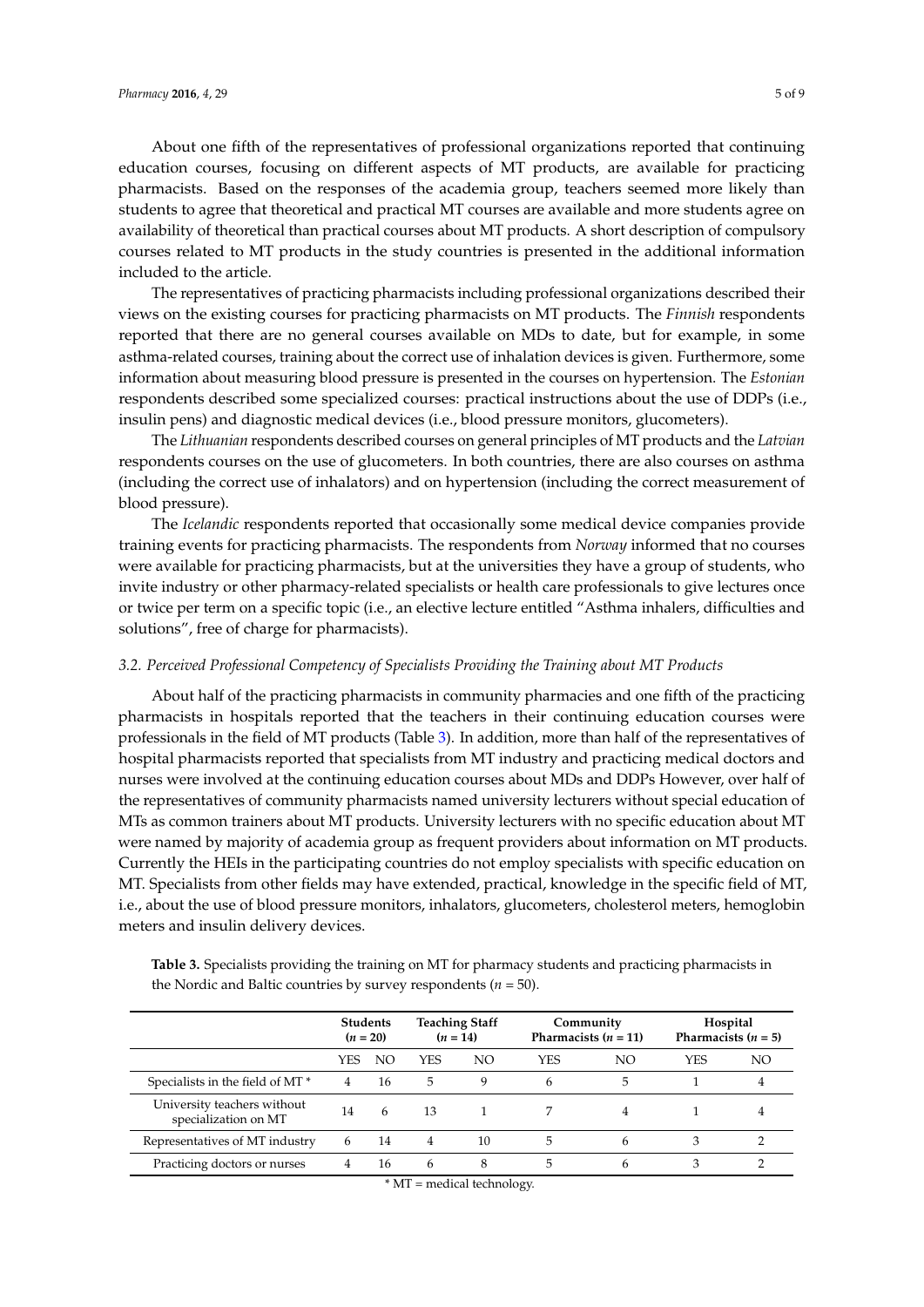### *3.3. Educational Perspectives on MT Products in the Future*

The majority of the representatives of professional organizations and practicing pharmacists expressed the urgent need to increase the number of lectures and practical seminars about MT products for pharmacy students. In the academia group, about half of the respondents shared the same opinion (Table [4\)](#page-5-0).

<span id="page-5-0"></span>**Table 4.** Opinions about the need to increase the share of MT education for pharmacy students of survey participants by country (*n* = 50).

|      |                     | <b>Students</b><br>$(n = 20)$ | <b>Teaching</b><br>Staff $(n = 14)$ | Community<br>Pharmacists $(n = 11)$ | Hospital<br>Pharmacists $(n = 5)$ |
|------|---------------------|-------------------------------|-------------------------------------|-------------------------------------|-----------------------------------|
|      | great extent        |                               |                                     | Э                                   |                                   |
|      | considerable extent |                               |                                     |                                     |                                   |
| To a | moderate extent     |                               |                                     |                                     |                                   |
|      | small extent        |                               |                                     | -                                   | -                                 |

Academic and practicing specialists groups considered "teaching the teachers" type of (international) courses a good solution to increase pharmacy students' and pharmacists' professional competency on MT products. According to all respondents educational courses and seminars could be organized by regional institutions (universities, hospitals, pharmaceutical companies) and professional associations as well as European and international organizations, i.e., representative of medical technology industry in Europe—Eucomed.

## **4. Discussion**

To the best of our knowledge, this is the first international study evaluating the existing status and need of MT education for pharmacy students and practicing pharmacists (including postgraduate education). Previous international research has revealed that the corresponding education is fragmented and may impede the professional competency of community and hospital pharmacists in counseling of the use of MDs and DDPs [\[3](#page-7-2)[,4](#page-7-3)[,6–](#page-7-5)[10\]](#page-7-14).

The results of current study support former international studies—there is a lack of available specific MT product courses across the Baltic and Nordic countries. Currently provided knowledge about MDs and DDPs for pharmacy students and practicing specialists in the Baltic and Nordic countries may differ to some extent, and be more theoretical for pharmacy students and covering mostly detailed practical aspects for pharmacists. For practicing pharmacists, the training is mostly given by the specialists from the MT industry, nurses and physicians. For pharmacy students, the education is mostly provided by the university teaching staff without special education in the field of MT. There is a good example from Norway where students have taken initiative to organize the lectures and courses by inviting educators from MT industry as well as practicing physicians and nurses.

Described trends could also be seen in the former MT education research, where continuing education courses oriented on the practical aspects of MT products, i.e., effective and safe use of DDPs have been mostly studied. Casset et al. (2014) investigated asthma management and inhalation techniques among community pharmacists in France and compared the results of 1999 and 2009 studies [\[18\]](#page-8-0). Within ten years, the health care authorities encouraged the involvement of community pharmacists in patient care and education in order to improve asthma control. However, knowledge of asthma management is still average, pointing to the need to join different counselling skills about disease, the use of medicines and medical devices [\[18\]](#page-8-0). Basheti et al. (2009) reported about the need for continuing education and practice with patient training in order be able better maintain their inhaler technique demonstration skills [\[10\]](#page-7-14).

On the other hand, few countries in Europe emphasize the need for theoretical knowledge in MT. For example, some pharmacy schools in Bulgaria provide separate courses in MDs within the MSc (Pharm) curriculum in the 5th semester containing total 30 h of studies [\[19\]](#page-8-1). According to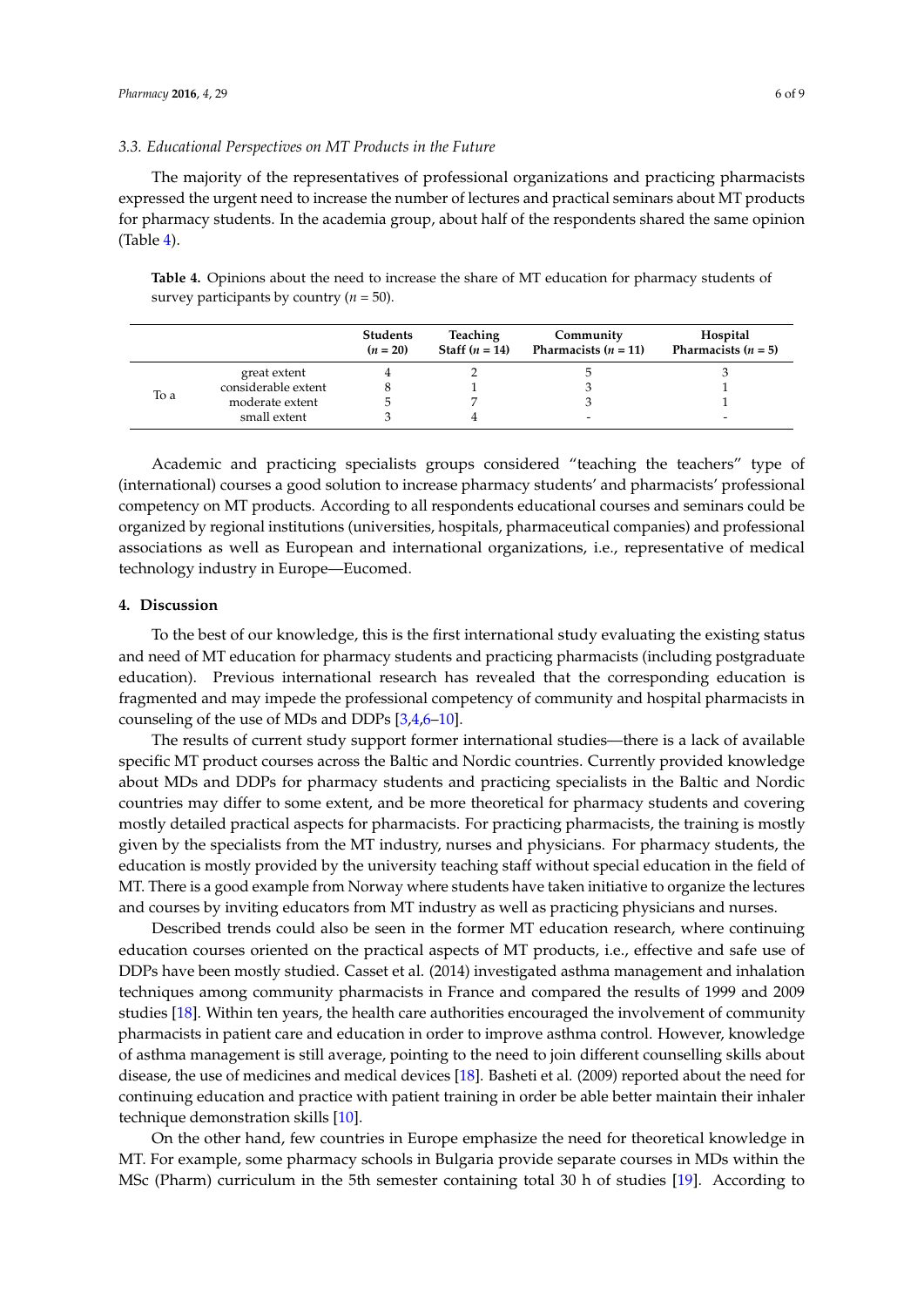the authors, it has been considered to establish unified state requirements for the present courses in MT as there is an increased demand for this type of professional knowledge among practicing pharmacists [\[19\]](#page-8-1). In addition, Sakuma (2013) has emphasized that teaching the fundamental framework of MD regulations and standards is more important than teaching only detailed guidelines for specific MDs [\[20\]](#page-8-2). The authors recommended education through case studies where students can analyze examples of specific MDs, i.e., approval process and use, as an example of effective methods. These trainings could be implemented together with research activities conducted by students [\[20\]](#page-8-2). In the future planning of MT education combined approach of theoretical knowledge and practical skills could be suggested in undergraduate as well as continuing pharmacy education.

This study presented considerable difference in opinions of different respondent groups about increasing the education of MT products for pharmacy students in the future. While academic staff and pharmacy students found this knowledge less important, the representatives of professional organizations and practicing pharmacists would demand more training given during pharmacy studies about MDs and DDPs. In our previous study, only 15% of community pharmacists in Estonia indicated university education as relevant source of professional knowledge about MT products [\[4\]](#page-7-3). The difference in the opinions of respondents' groups could be due to the statutory role of practicing pharmacists in assuring the quality and safety of dispensed MDs and DDPs, and due to their insufficient professional competency to complete this task. Respondents would value the possibility to have international courses about MT products and have listed universities, governmental institutions, international organizations and representatives of pharmaceutical industry as possible providers of educational courses about MDs.

Based on the results and feedback of this study, we plan to establish the Baltic-Nordic research cluster together with the leading public and private sector organizations acting in different areas of pharmacy and healthcare sectors. The main scope of the cluster is to gain understanding of the challenges related to education, implementation, application and regulation of modern MT innovations in the health care and society. This knowledge could be used in improving the quality and safety of MT product related interventions at primary care level and in improving the quality of education provided on this field for students and practicing specialists.

## *Study Limitations*

In this study, there was an uneven representation of participating countries and respondent groups. We received more responses from Estonia and Norway, compared to Iceland and Lithuania. Furthermore, the number of respondents from academia was higher compared to practicing specialists and representatives of the professional organizations. There were different views and practices about the MT products in the Baltic and Nordic countries, in addition did Sweden and Denmark decline the invitation, and thus the full overview of the current available MT education may not have been gained. In addition, the joint survey protocol used in this study can result in partially skewed information.

## **5. Conclusions**

Based on this cross-sectional exploratory study, the pharmacists in the Baltic and Nordic countries consider the professional knowledge about MT as relevant in their education and work. However, the number of specific courses on MDs and DDPs for students and pharmacists are limited, or even missing in some of the participating Baltic and Nordic countries. Respondents agreed that the basic knowledge of MT products is a part of professional competency of practicing pharmacists. In the future, education combining theory and practice about MT products would be an interesting approach to improve MT knowledge in pharmacies.

**Supplementary Materials:** The following are available online at [http://www.mdpi.com/2226-4787/4/4/29/s1,](http://www.mdpi.com/2226-4787/4/4/29/s1) Table S1: Compulsory and elective courses about MT products in the Baltic and Nordic countries.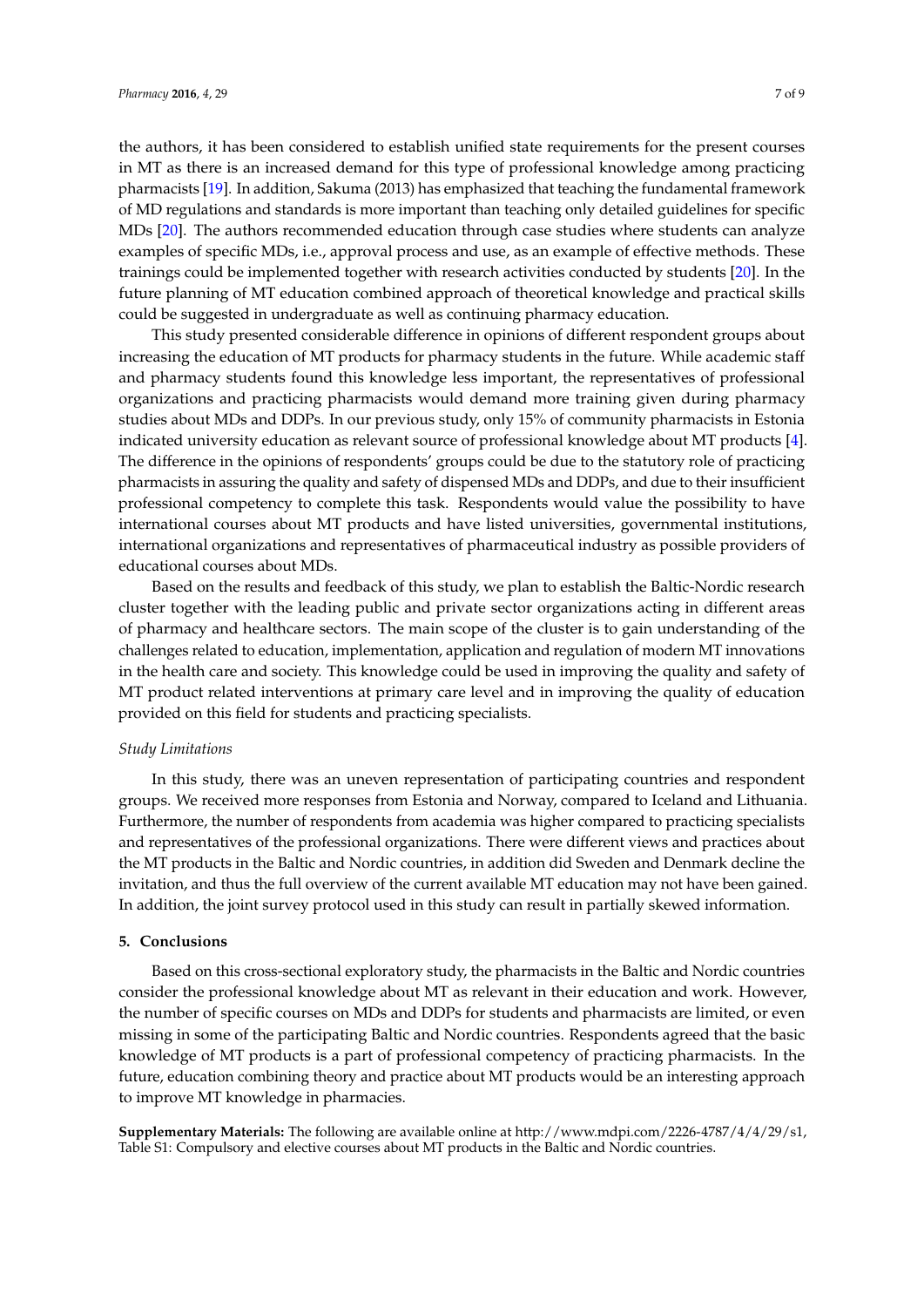**Acknowledgments:** The authors would like to thank all members of the Nordic-Baltic cluster participated in the study. This research was supported by the Estonian Academical Society of Pharmacy (EASP) and the European Social Fund's Doctoral Studies and Internationalisation Programme DoRa.

**Author Contributions:** Daisy Volmer, Jyrki Heinämäki, Raisa Laaksonen, Kjell H. Halvorsen conceived and designed the experiments; Daisy Volmer, Raisa Laaksonen, Kirsti Vainio, Niklas Sandler, Sveinbjörn Gizurarson, Reidun Kjome, Ruta Muceniece, Baiba Maurina, Jurgita Dauksiene, Lilian Ruuben and Ingunn Björnsdottir performed the experiments; Aleksandra Sokirskaja, Daisy Volmer, Jyrki Heinämäki and Tagne Ratassepp analyzed the data; Daisy Volmer, Jyrki Heinämäki and Raisa Laaksonen wrote the paper.

**Conflicts of Interest:** The authors declare no conflict of interest.

## **References**

- <span id="page-7-0"></span>1. Association of Medical Technology Industry in Europe. Available online: <http://www.eucomed.org> (accessed on 15 May 2016).
- <span id="page-7-1"></span>2. Thomas, A.N.; Galvin, I. Patient safety incidents associated with equipment in critical care: A review of reports to the UK National Patient Safety Agency. *Anaesthesia* **2008**, *63*, 1193–1197. [\[CrossRef\]](http://dx.doi.org/10.1111/j.1365-2044.2008.05607.x) [\[PubMed\]](http://www.ncbi.nlm.nih.gov/pubmed/18803628)
- <span id="page-7-2"></span>3. Volmer, D.; Ratassepp, T.; Shagandina, A.; Turunen, J.; Ahonen, R.; Heinämäki, J. The role of community pharmacies in counseling of personal medical devices and drug delivery products in Estonia. *Expert Rev. Med. Devices* **2015**, *12*, 487–493. [\[CrossRef\]](http://dx.doi.org/10.1586/17434440.2015.1052405) [\[PubMed\]](http://www.ncbi.nlm.nih.gov/pubmed/26037824)
- <span id="page-7-3"></span>4. Ratassepp, T.; Shagandina, A.; Turunen, J.; Ahonen, R.; Heinämäki, J.; Volmer, D. Counseling in the use of personal medical devices and drug-delivery products—A traditional or extended community pharmacy service? *Farmacia* **2015**, *63*, 388–393.
- <span id="page-7-4"></span>5. Directive 2011/24/EU of the European Parliament and of the Council of 9 March 2011 on the Application of Patients' Rights in Cross-Border Healthcare. Available online: [http://eur-lex.europa.eu/legal-content/](http://eur-lex.europa.eu/legal-content/%20en/ALL/?uri=OJ:L:2011:088:TOC) [%20en/ALL/?uri=OJ:L:2011:088:TOC](http://eur-lex.europa.eu/legal-content/%20en/ALL/?uri=OJ:L:2011:088:TOC) (accessed on 2 January 2016).
- <span id="page-7-5"></span>6. Polisena, J.; Gagliardi, A.; Urbach, D.; Clifford, T.; Fiander, M. Factors that influence the recognition, reporting and resolution of incidents related to medical devices and other healthcare technologies: A systematic review. *Syst. Rev.* **2015**, *29*, 37. [\[CrossRef\]](http://dx.doi.org/10.1186/s13643-015-0028-0) [\[PubMed\]](http://www.ncbi.nlm.nih.gov/pubmed/25875375)
- <span id="page-7-6"></span>7. Bosnic-Anticevich, S.Z.; Sinha, H.; So, S.; Reddel, H.K. Metered-dose inhaler technique: The effect of two educational interventions delivered in community pharmacy over time. *J. Asthma* **2010**, *47*, 251–256. [\[CrossRef\]](http://dx.doi.org/10.3109/02770900903580843) [\[PubMed\]](http://www.ncbi.nlm.nih.gov/pubmed/20394511)
- 8. Kaae, S.; Søndergaard, B.; Haugbølle, L.S.; Traulsen, J.M. Sustaining delivery of the first publicly reimbursed cognitive service in Denmark: A cross-case analysis. *Int. J. Pharm. Pract.* **2010**, *18*, 21–27. [\[CrossRef\]](http://dx.doi.org/10.1211/ijpp.18.01.0005) [\[PubMed\]](http://www.ncbi.nlm.nih.gov/pubmed/20405592)
- 9. Giraud, V.; Allaert, F.; Roche, N. Inhaler technique and asthma: Feasibility and acceptability of training by pharmacists. *Respir. Med.* **2011**, *105*, 1815–1822. [\[CrossRef\]](http://dx.doi.org/10.1016/j.rmed.2011.07.004) [\[PubMed\]](http://www.ncbi.nlm.nih.gov/pubmed/21802271)
- <span id="page-7-14"></span>10. Basheti, I.; Armour, C.; Reddel, H.; Bosnic-Anticevich, S. Long-term maintenance of pharmacists' inhaler technique demonstration skills. *Am. J. Pharm. Educ.* **2009**, *73*, 32. [\[CrossRef\]](http://dx.doi.org/10.5688/aj730232) [\[PubMed\]](http://www.ncbi.nlm.nih.gov/pubmed/19513170)
- <span id="page-7-7"></span>11. Kaae, S.; Aarup, K.H.F.; Sporrong, S.K. Patient responses to inhaler advice given by community pharmacies. *Res. Soc. Adm. Pharm.* **2016**. [\[CrossRef\]](http://dx.doi.org/10.1016/j.sapharm.2016.03.006) [\[PubMed\]](http://www.ncbi.nlm.nih.gov/pubmed/27118658)
- <span id="page-7-8"></span>12. Atkinson, J.; Rombaut, B. The 2011 PHARMINE report on pharmacy and pharmacy education in the European Union. *Pharm. Pract.* **2011**, *9*, 169–187. [\[CrossRef\]](http://dx.doi.org/10.4321/S1886-36552011000400001)
- <span id="page-7-9"></span>13. Atkinson, J.; de Paepe, K.; Sánchez Pozo, A.; Rekkas, D.; Volmer, D.; Hirvonen, J.; Bozic, B.; Skowron, A.; Mircioiu, C.; Marcincal, A.; et al. What is a pharmacist: Opinions of pharmacy department academics and community pharmacists on competences required for pharmacy practice. *Pharmacy* **2016**, *4*, 12. [\[CrossRef\]](http://dx.doi.org/10.3390/pharmacy4010012)
- <span id="page-7-10"></span>14. Medical Device Training and Education. Available online: [http://www.nsf.org/services/by-industry/](http://www.nsf.org/services/by-industry/medical-devices/medical-devices-training/) [medical-devices/medical-devices-training/](http://www.nsf.org/services/by-industry/medical-devices/medical-devices-training/) (accessed on 29 June 2016).
- <span id="page-7-11"></span>15. Medical Device Degree Programs and Training Information. Available online: [http://study.com/medical\\_](http://study.com/medical_device_degree.html) [device\\_degree.html](http://study.com/medical_device_degree.html) (accessed on 29 June 2016).
- <span id="page-7-12"></span>16. Medical Devices. Available online: <http://www.fda.gov/MedicalDevices/default.htm> (accessed on 29 June 2016).
- <span id="page-7-13"></span>17. Hsieh, H.-F.; Shannon, S.E. Three approaches to qualitative content analysis. *Qual. Health Res.* **2005**, *15*, 1277–1288. [\[CrossRef\]](http://dx.doi.org/10.1177/1049732305276687) [\[PubMed\]](http://www.ncbi.nlm.nih.gov/pubmed/16204405)